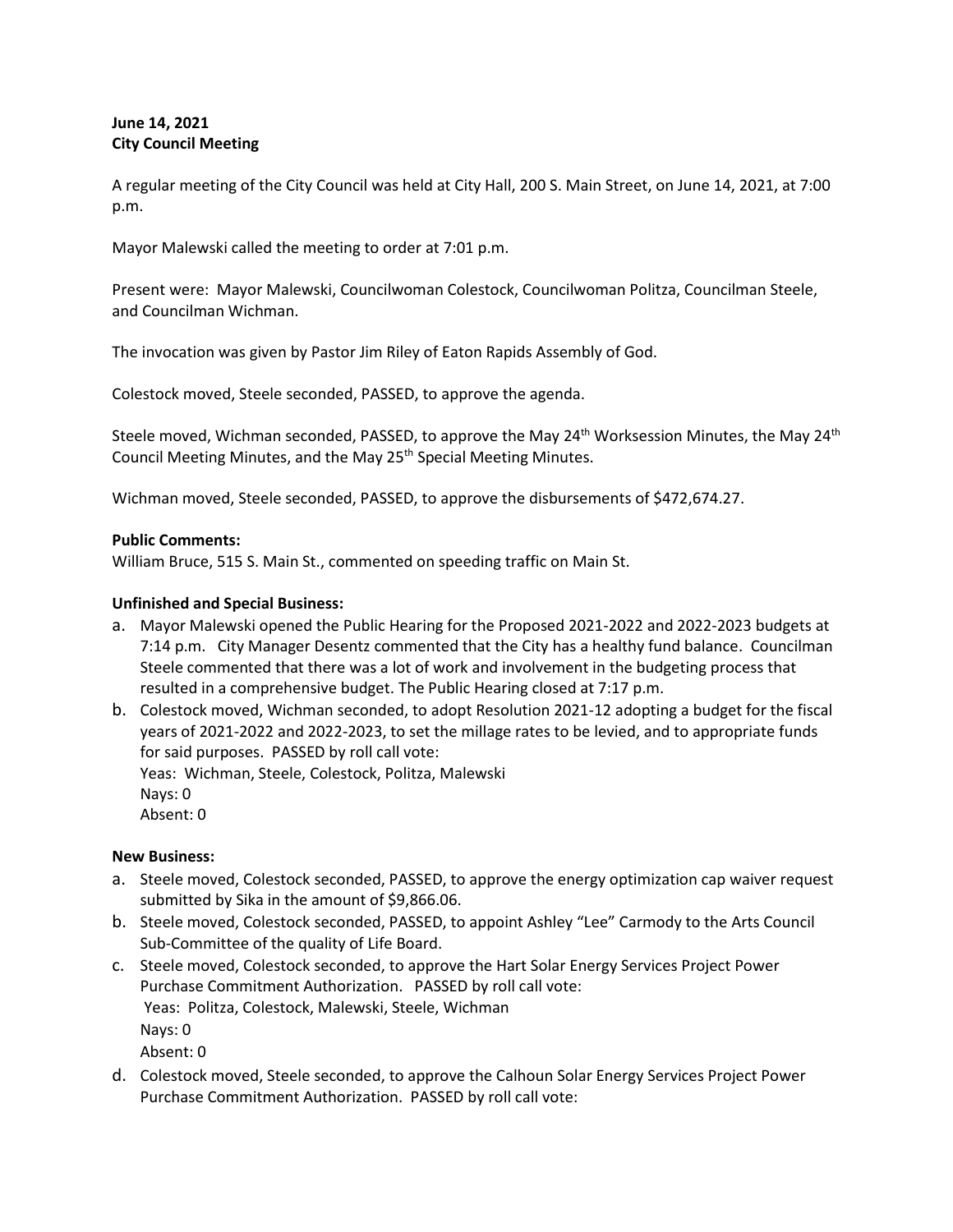Yeas: Steele, Politza, Wichman, Colestock, Malewski, Nays: 0 Absent: 0

e. First Read Ordinance 2021-06 an ordinance to add Article II of Chapter 23, and add Sections 23-15 through 23-27 Marihuana Establishments, of the Codified Ordinances of City of Eaton Rapids, Eaton County, Michigan, to allow for the operation of certain adult use marihuana establishments within the City of Eaton Rapids

#### **Public Comments:**

Tony Pussey, 6649 S. Clinton Trail., commented on the marijuana ordinances.

Susan Kandell, 605 E. Knight, commented on tree trimming in the City.

#### **Reports:**

Clerk Boomer commented that there were only 18 shutoffs in May. This is very low and she contributed it to consistency and the marketing of assistance programs.

City Manager Desentz reported that the Riverwalk Project is on track for September completion. The only hold up is the delivery of the playground equipment. There is supply chain issues that may delay installation. The Brook Street project will start after the  $4<sup>th</sup>$  of July and is estimated to be completed in 8-12 weeks. He reported that the phone system update is coming soon. He has been notified that the wireless downtown costs should be arriving soon. He advised that the status of the CDBG WRI application should be released this week. The sidewalk project is moving forward with a new contractor.

Councilman Steele thanked Lee Carmody for serving on the Arts Council Sub-Committee. He commented on the art projects and flowers in the City. He thanked Treasurer Carr for the updated payables cover sheet. He thanked Clerk Boomer for her assistance with election filing.

Mayor Malewski congratulated the Eaton Rapids High School Softball and Baseball teams on their seasons. He reported that he attended the Pride Picnic and that it was a nice event. He advised that he received a thank you from a resident for the Curb-Side Grant award. He reported that Marty DeBow has retired from the First United Methodist Church. He placed a barrel at Bunker Landing to collect returnables. He collected \$60 and it will be split between Bunker Road Landing and the City Parks and Recreation Department.

Colestock moved, Steele seconded, for Council to enter closed session to consider a periodic personnel evaluation as requested by City Manager Desentz. PASSED by roll call vote: Yeas: Colestock, Politza, Malewski, Steele, Wichman Nays: 0 Absent: 0 Council went into closed session 7:51 p.m. Council reconvened at 8:52 p.m.